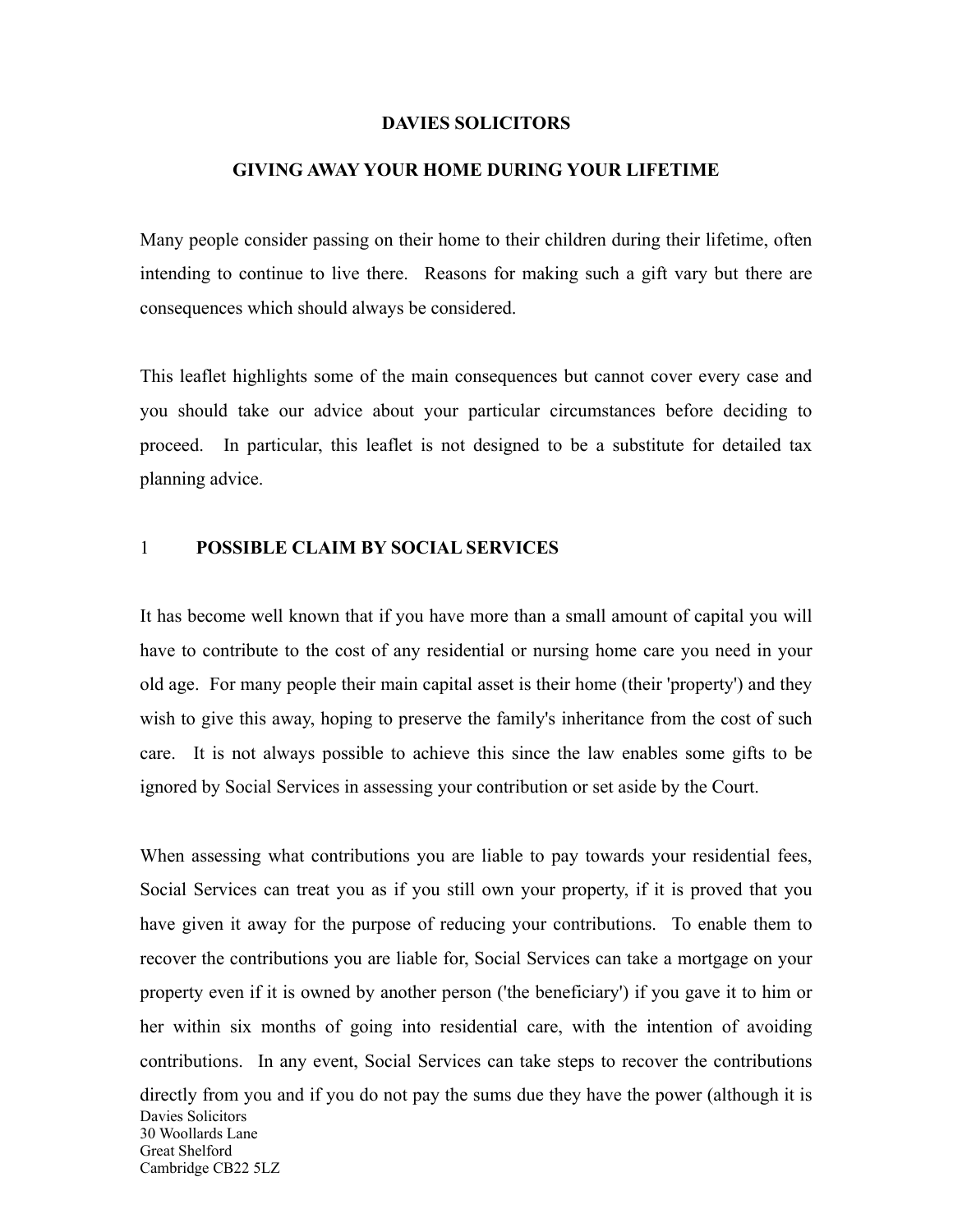not often exercised) to make you bankrupt; your trustee in bankruptcy could then set aside the gift if it was made less than two (or, in certain cases, five) years before. A Court can also set aside the gift without you being made bankrupt and with no time limit, if it is proved that the gift was for the purpose of putting your property beyond the reach of a creditor such as Social Services.

These measures can apply whatever form your gift takes. If they do not apply and you have given away your property, you may not be able to afford the residential or nursing home which you would prefer.

## **2 TAX IMPLICATIONS**

## (a) **Inheritance Tax**

If you give away your property in your lifetime but live in it at any time afterwards without paying a full market rent you will be considered to have 'retained a benefit' in it. Your property will be treated as being owned by you ('part of your estate') for inheritance tax purposes while the retention of benefit continues, even if the gift was made more than seven years previously. If you cease to retain a benefit, you will be treated as making a gift at that point but for inheritance tax calculation purposes the value of the gift is still treated as part of your estate for seven further years. This means that there may still be inheritance tax to pay on your property when you die even if you have given it away. If the beneficiary dies, the value of your property will also be part of his or her estate even if he or she has had no benefit from the gift.

#### (b) **Capital Gains Tax**

If you sell your property, no capital gains tax is payable if you live in it as your principal home throughout your ownership. However, if it is sold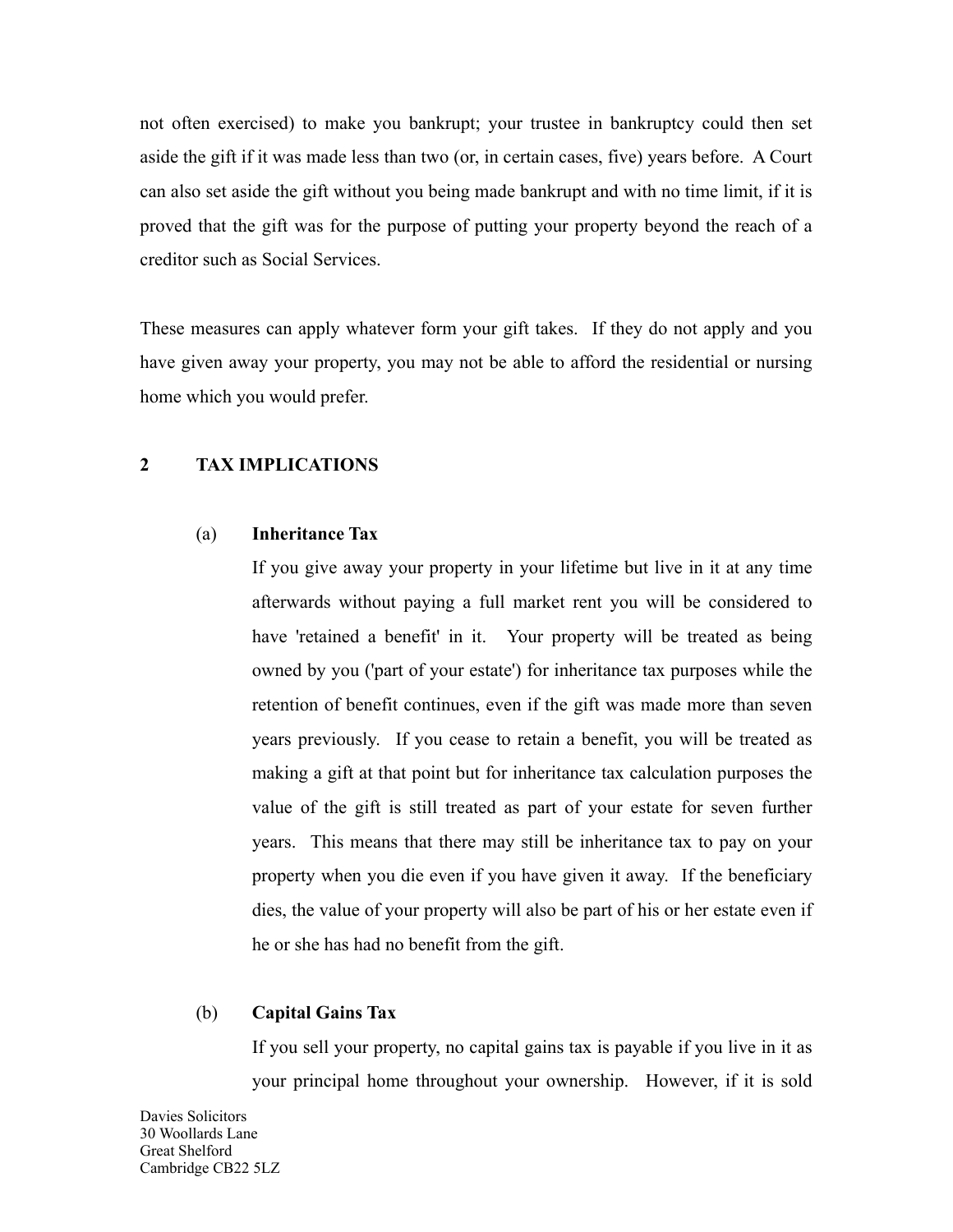after you have given it to a beneficiary who does not live in it as his or her principal home, he or she may be liable for capital gains tax when disposing of the property even if the sale proceeds are to be used to buy another property for you to live in.

Even if your property is not your principal home throughout your ownership, there will be no capital gains tax on it if you keep it until you die; this 'free uplift' to the date you die may be lost if you give your property away.

## (c) **Mortgage Interest Relief**

If the property you give away is subject to a mortgage, mortgage interest relief is likely to be lost.

## **3 HOW WILL A GIFT AFFCT YOUR RIGHT TO CONTINUE TO LIVE IN YOUR PROPERTY?**

(a) If you give away your property without retaining a right to live in it then the beneficiary can sell it and leave you without anywhere to live. You may trust the beneficiary, but he or she may die before you and the property would then belong to the person inheriting his or her estate. It is important that in these circumstances the beneficiary makes a Will to protect you – but remember that the beneficiary can always change his or her Will. You should also consider the possibility of the beneficiary being involved in divorce proceedings or being made bankrupt. In these circumstances the beneficiary's spouse or trustee in bankruptcy may be able to make a claim in respect of the property and leave you without anywhere to live.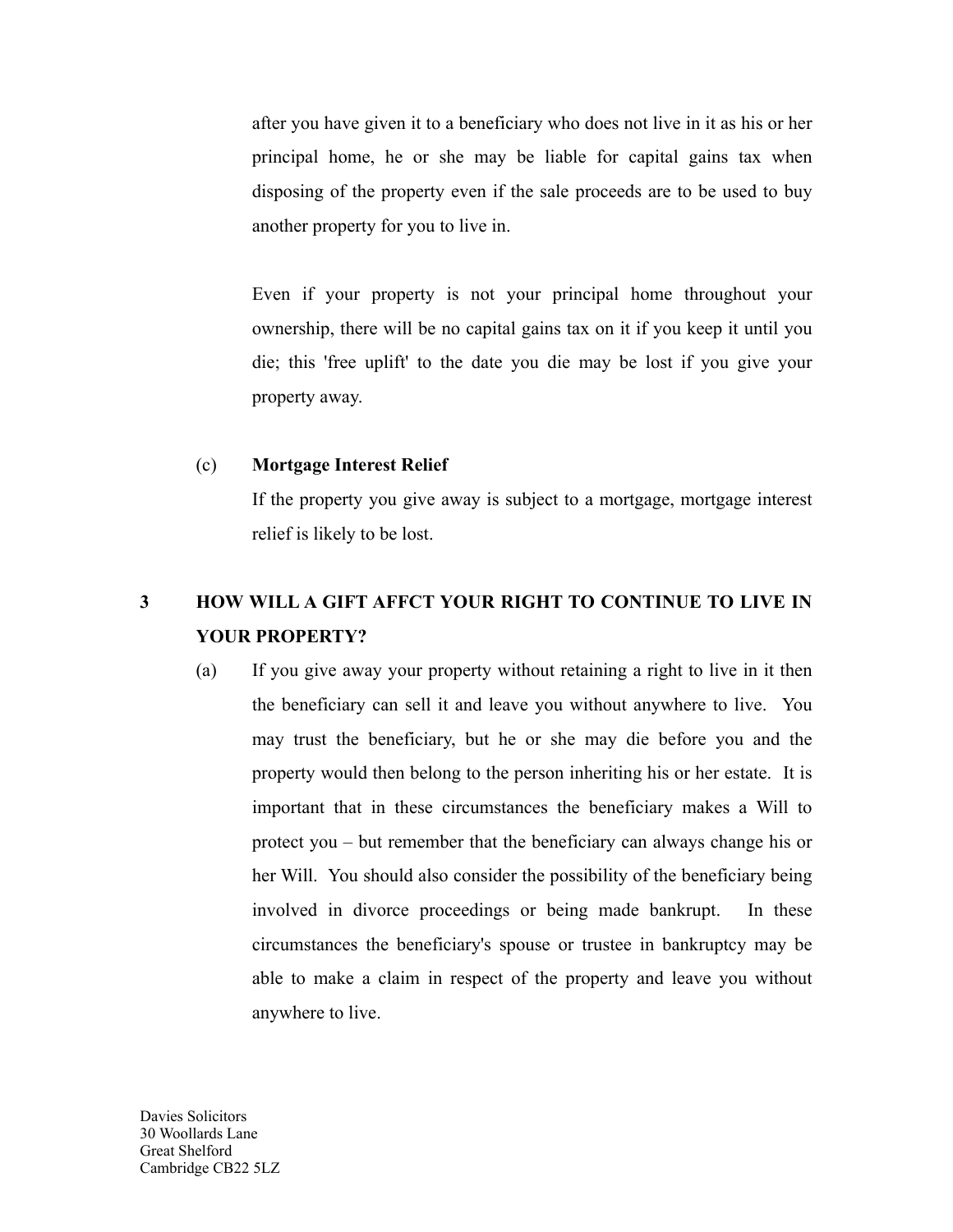- (b) When you give away your property you can retain a right to live in it (see 5(b) below).
- (c) If after you have given away your property you want to use its sale proceeds to buy another property to live in then you will have to obtain the consent of the beneficiary unless a trust deed has been drawn up to enable the sale proceeds to be used for this purpose.

# **4 PROBLEMS ARISING ON SUBSEQUENT SALE OR MORTGAGE OF YOUR PROPERTY**

- (a) If you are made bankrupt within five years of the gift of your property your trustee in bankruptcy may be able to set aside the gift. For this reason, even if the gift is not made with the intention of defrauding your creditors and there is no likelihood of you being made bankrupt, a subsequent buyer or a mortgagee of the property may insist on an indemnity insurance being taken out before completing the purchase or mortgage.
- (b) If your property is subject to a mortgage which the beneficiary takes over when the gift is made or which is taken out later it may make it more difficult for the beneficiary to obtain another mortgage on a property he or she wishes to live in.

## 5 **WHAT ARE THE VARIOUS WAYS OF GIVING AWAY YOUR HOME?**

(a) If you had complete trust in the beneficiary and were willing to take the risk that he or she would be made bankrupt or involved in divorce proceedings then you could give the property to him or her outright.

The consequences:

Davies Solicitors 30 Woollards Lane Great Shelford Cambridge CB22 5LZ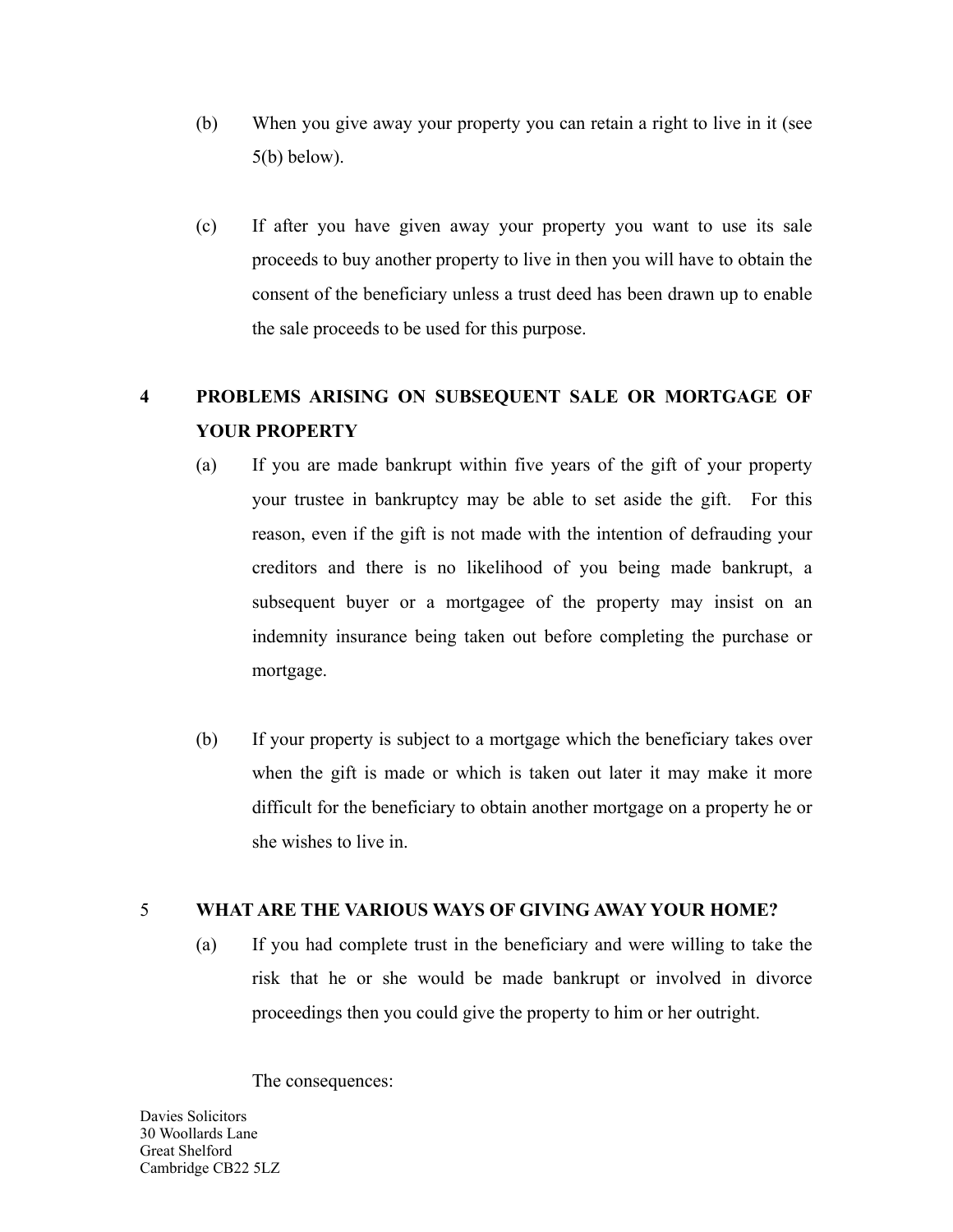- (i) the tax implications in paragraph 2 above would apply
- (ii) the effect on your right to live at the property would be as in paragraph 3(a) above
- (b) If you would like your right of occupation to be protected you could give the property to the beneficiary but retain a right to live there during your lifetime.

The consequences:

- (i) you would have the right to live at the property as long as you wished, even if the beneficiary's circumstances changed, but not to move house using the sale proceeds
- (ii) the tax implications would be as in  $5(c)$  below, while you lived at the property. The value of the property when you moved out would be treated as part of your estate for inheritance tax purposes for seven years afterwards
- (c) If you would like to be totally protected you could give the property to trustees on trust for you for life and then for the beneficiary.

The consequences:

(i) you would have the right to live in the property for as long as you wanted and if it was sold the proceeds could be used to buy an alternative property for you to live in. If the beneficiary's circumstances changed you would be protected.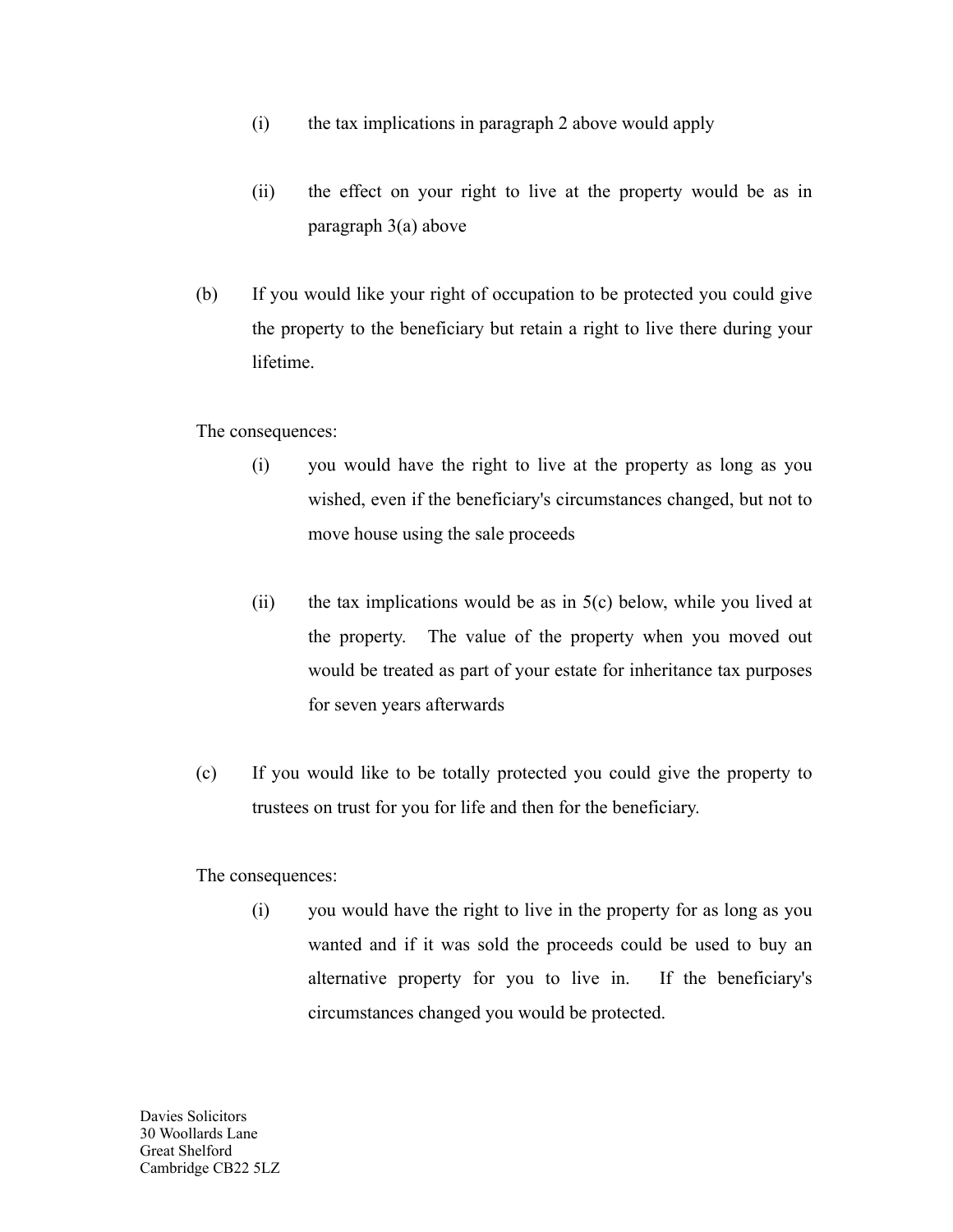- (ii) the legal documents would be more complicated than for a straightforward gift. The trustees could have some ongoing administrative work and might need to complete an annual tax return relating specifically to the trust.
- (iii) **Inheritance Tax** any property owned by the trustees at your death would be taxed as if you owned it, so there could then be tax to pay.

- (iv) **Capital Gains Tax** the principal residence relief would apply to any property in which you lived as your principal home (even if owned by the trustees). There would be no tax to pay on the property on your death.
- (v) **Mortgage Interest Relief** this would probably be lost.
- (d) If you would like more flexibility then it may be worth considering a discretionary trust. The property would be given to trustees and they (not you) would have a right to decide who among a class of beneficiaries, including you, could live at the property and the trustees would also decide how any sale proceeds should be used.

The consequences:

(i) You would have to trust the trustees to protect your interests.

Davies Solicitors 30 Woollards Lane Great Shelford Cambridge CB22 5LZ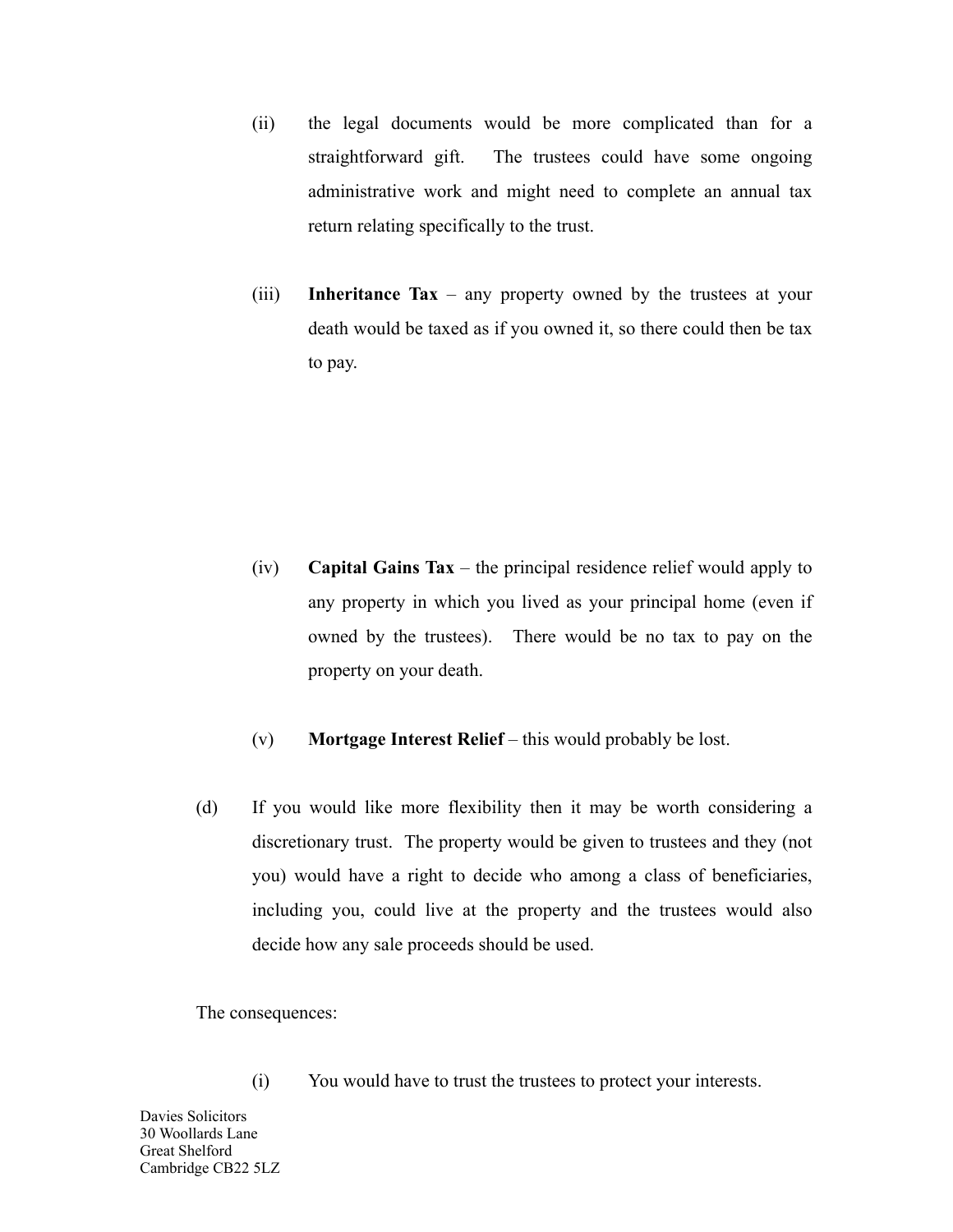(ii) **Inheritance Tax** – a gift to this type of trust is chargeable when made so there could be a tax bill immediately. The rules for calculating the tax on these trusts are more complex than usual but any tax payable is at a relatively low rate and is due periodically rather than on the death of a beneficiary.

> However, if the trusts allow you to occupy the property you would 'retain a benefit' in it; and if the trustees do permit you to occupy the property as your permanent home the Revenue will normally 0treat the trust as not being discretionary. In either case, the value of the property at your death would be taxed in the same way and at the same rate as if it were part of your estate so there may be no tax saving.

- (iii) **Capital Gains Tax** would not be payable on the property on your death, but might be when the trustees disposed of the property on sale or to a beneficiary. Tax would be at the higher rate applicable to these trusts except that the principal residence relief would apply while, with the trustees' permission, you occupied the property as your principal home.
- (iv) There would be no adverse effect on you if one of the class of beneficiaries died and unless there had been a distribution in favour of that beneficiary the property would not form part of his or her estate for inheritance tax purposes.